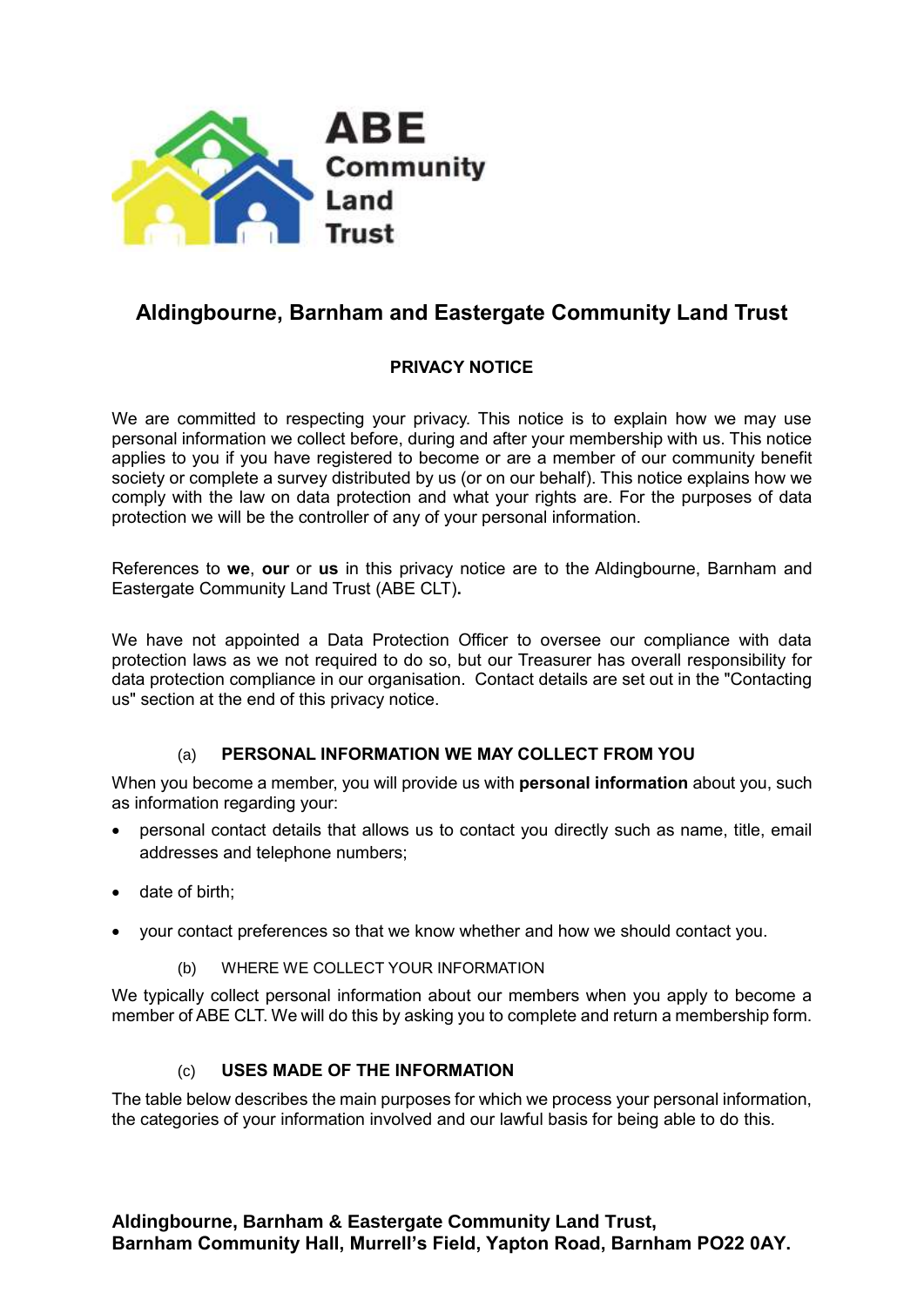| <b>Purpose</b>                                           | <b>Personal information</b>                        | <b>Lawful basis</b>                                                          |
|----------------------------------------------------------|----------------------------------------------------|------------------------------------------------------------------------------|
|                                                          | used                                               |                                                                              |
| To administer any membership                             | All contact and                                    | This is necessary to enable us to properly                                   |
| you have with us and                                     | membership details,                                | manage and administer your membership                                        |
| managing our relationship with                           | and contact                                        | with us.                                                                     |
| you,                                                     | preferences.                                       |                                                                              |
|                                                          |                                                    |                                                                              |
|                                                          |                                                    |                                                                              |
|                                                          |                                                    |                                                                              |
| To send you information which                            | Contact and                                        | This is necessary to enable us to properly                                   |
| is included within your                                  | membership details.                                | manage and administer your membership                                        |
| membership, including notices                            |                                                    | with us.                                                                     |
| of general meetings of the                               |                                                    |                                                                              |
| members and any members                                  |                                                    |                                                                              |
| newsletters                                              |                                                    |                                                                              |
| To send you information we                               | Contact details and                                | Where you have given us your explicit                                        |
| think you might find useful or                           | contact preferences.                               | consent to do so.                                                            |
| which you have requested                                 |                                                    |                                                                              |
| from us, including information                           |                                                    |                                                                              |
| about membership and events                              |                                                    |                                                                              |
|                                                          |                                                    |                                                                              |
| To answer your queries                                   | Contact details                                    | We have a legitimate interest to provide                                     |
|                                                          |                                                    | complaint handling services to you in case<br>there are any issues with your |
|                                                          |                                                    | membership.                                                                  |
|                                                          |                                                    |                                                                              |
| <b>Retention of records</b>                              | All the personal                                   | We have a legitimate interest in retaining                                   |
|                                                          | information we collect.                            | records, we need to retain records in order                                  |
|                                                          |                                                    | to properly administer and manage your                                       |
|                                                          |                                                    | membership and run our community                                             |
|                                                          |                                                    | benefit society                                                              |
| For the purposes of promoting                            | Images in photographic                             | Where you have given us your explicit                                        |
| the ABE CLT                                              | form.                                              | consent to do so.                                                            |
|                                                          |                                                    |                                                                              |
| For the purposes of keeping<br>and maintaining a list of | information<br>Personal<br>including financial and | Where you have given us your explicit<br>consent to do so.                   |
| people expressing an interest                            | housing circumstance                               |                                                                              |
| in local needs housing                                   |                                                    | To inform ABE Community Land Trust                                           |
|                                                          |                                                    | Housing Allocation Policy and procedures                                     |
|                                                          |                                                    |                                                                              |

For some of your personal information you will have a legal, contractual or other requirement or obligation for you to provide us with your personal information. If you do not provide us with the requested personal information we may not be able to admit you as a member or we may not be able to properly perform our contract with you or comply with legal obligations and we may have to terminate your membership. For other personal information you may not be under an obligation to provide it to us, but if you do not provide it then we may not be able to properly perform our contract with you.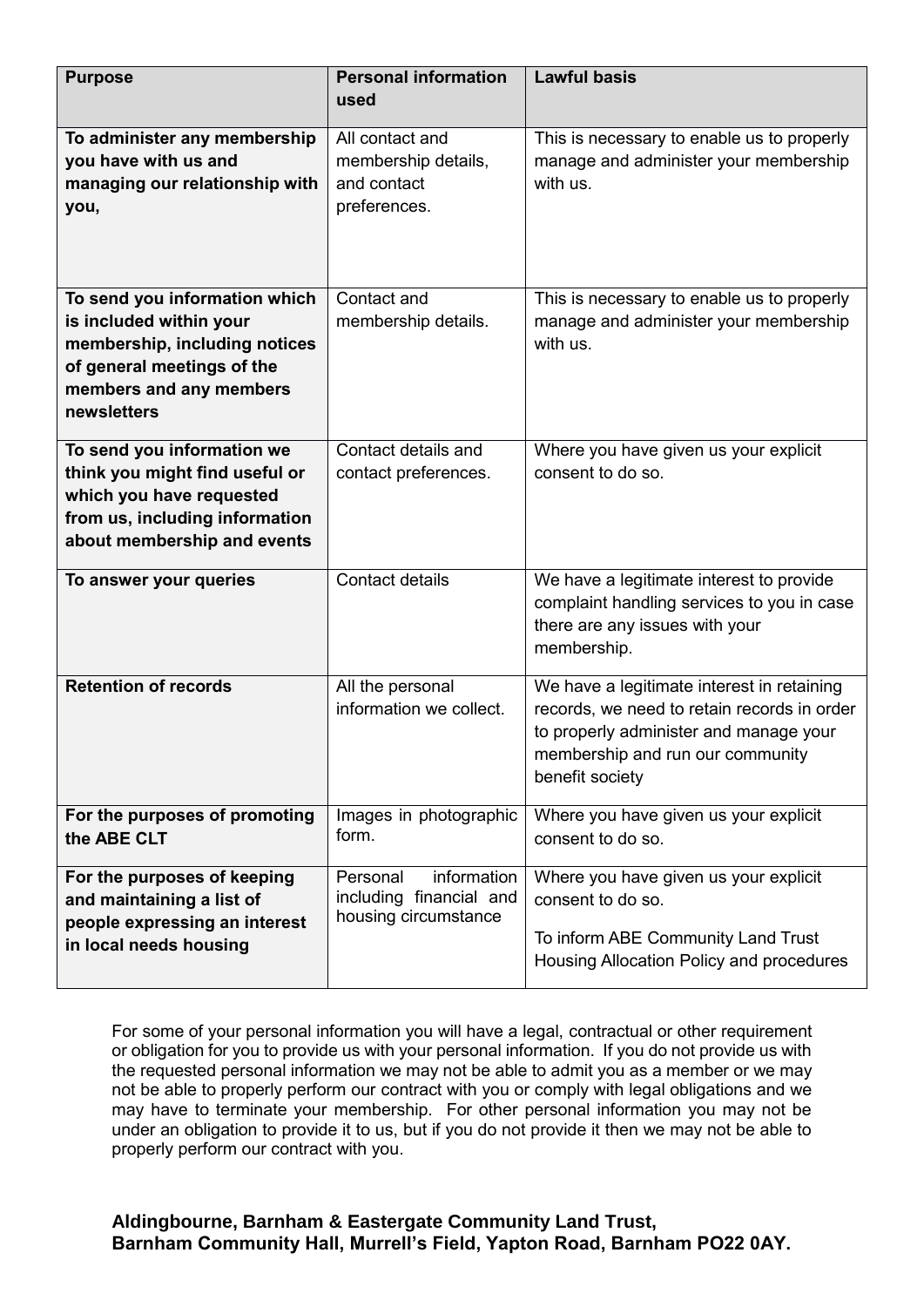Where you have given us your consent to use your personal information in a particular manner, you have the right to withdraw this consent at any time, which you may do by contacting us as described in the "Contacting us" section below.

Please note however that the withdrawal of your consent will not affect any use of the data made before you withdrew your consent and we may still be entitled to hold and process the relevant personal information to the extent that we are entitled to do so on bases other than your consent. Withdrawing consent may also have the same effects as not providing the information in the first place, for example we may no longer be able to provide certain member benefits to you.

#### (d) DIRECT MARKETING

**Email marketing**: from time to time, we may contact you by email with information about ABE CLT events we believe you may be interested in.

We will only send marketing messages to you in accordance with the marketing preferences you set. You can then let us know at any time that you do not wish to receive marketing messages by emailing us at:

### **DISCLOSURE OF YOUR PERSONAL INFORMATION**

We share personal information with the following parties:

- **Police, law enforcement and security services**: to assist with the investigation and prevention of crime and the protection of national security.
	- (e) TRANSFERRING YOUR PERSONAL INFORMATION INTERNATIONALLY

The personal information we collect is not transferred to and stored in countries outside of the UK and the European Union.

(f) HOW LONG DO WE KEEP PERSONAL INFORMATION FOR?

The duration for which we retain your personal information will differ depending on the type of information and the reason why we collected it from you. However, in some cases personal information may be retained on a long-term basis: for example, personal information that we need to retain for legal purposes will normally be retained in accordance with usual commercial practice and regulatory requirements. Generally, where there is no legal requirement we retain all physical and electronic records for a period 3 years after your last contact with us or the end of your membership. Exceptions to this rule are:

• Information that may be relevant to personal injury or discrimination claims may be retained until the limitation period for those types of claims has expired. For personal injury or discrimination claims this can be an extended period as the limitation period might not start to run until a long time after the event.

It is important to ensure that the personal information we hold about you is accurate and upto-date, and you should let us know if anything changes, for example if you change your phone number or email address. You can contact us by using the details set out in the "**Contacting us**" section below.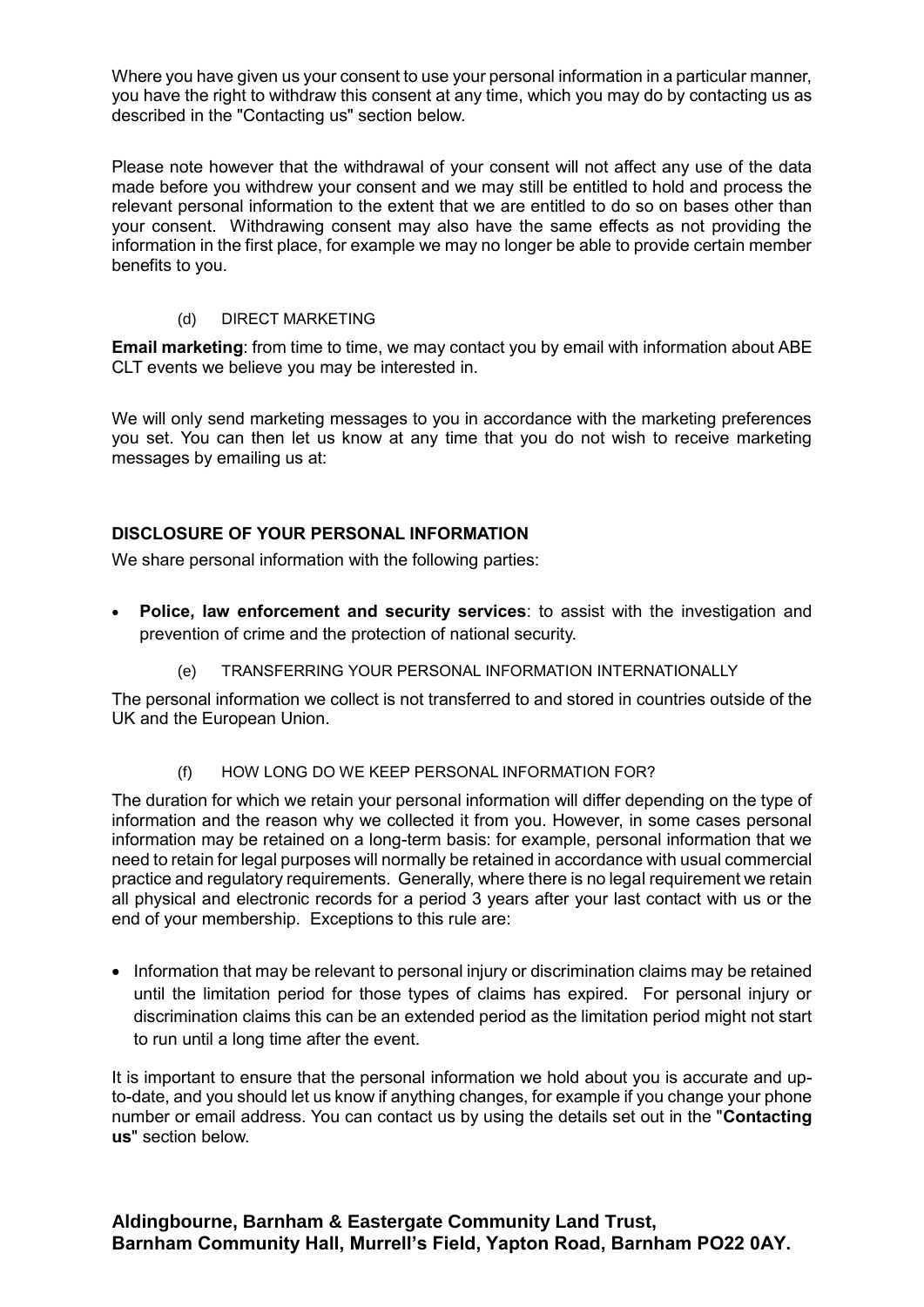#### (g) YOUR RIGHTS IN RELATION TO PERSONAL INFORMATION

You have the following rights in relation to your personal information:

- the right to be informed about how your personal information is being used:
- the right to access the personal information we hold about you;
- the right to request the correction of inaccurate personal information we hold about you;
- the right to request the erasure of your personal information in certain limited circumstances;
- the right to restrict processing of your personal information where certain requirements are met;
- the right to object to the processing of your personal information;
- the right to request that we transfer elements of your data either to you or another service provider;
- the right to object to certain automated decision-making processes using your personal information.

You should note that some of these rights, for example the right to require us to transfer your data to another service provider or the right to object to automated decision making, may not apply as they have specific requirements and exemptions which apply to them and they may not apply to personal information recorded and stored by us. For example, we do not use automated decision making in relation to your personal data. However, some have no conditions attached, so your right to withdraw consent or object to processing for direct marketing are absolute rights.

Whilst this privacy notice sets out a general summary of your legal rights in respect of personal information, this is a very complex area of law. More information about your legal rights can be found on the Information Commissioner's website at https://ico.org.uk/for-the-public/.

To exercise any of the above rights, or if you have any questions relating to your rights, please contact us by using the details set out in the "Contacting us" section below.

If you are unhappy with the way we are using your personal information you can also complain to the UK Information Commissioner's Office or your local data protection regulator. We are here to help and encourage you to contact us to resolve your complaint first.

(h) CHANGES TO THIS NOTICE

We may update this privacy notice from time to time. When we change this notice in a material way, we will update the version date at the bottom of this page. For significant changes to this notice we will try to give you reasonable notice unless we are prevented from doing so. Where required by law we will seek your consent to changes in the way we use your personal information.

(i) CONTACTING US